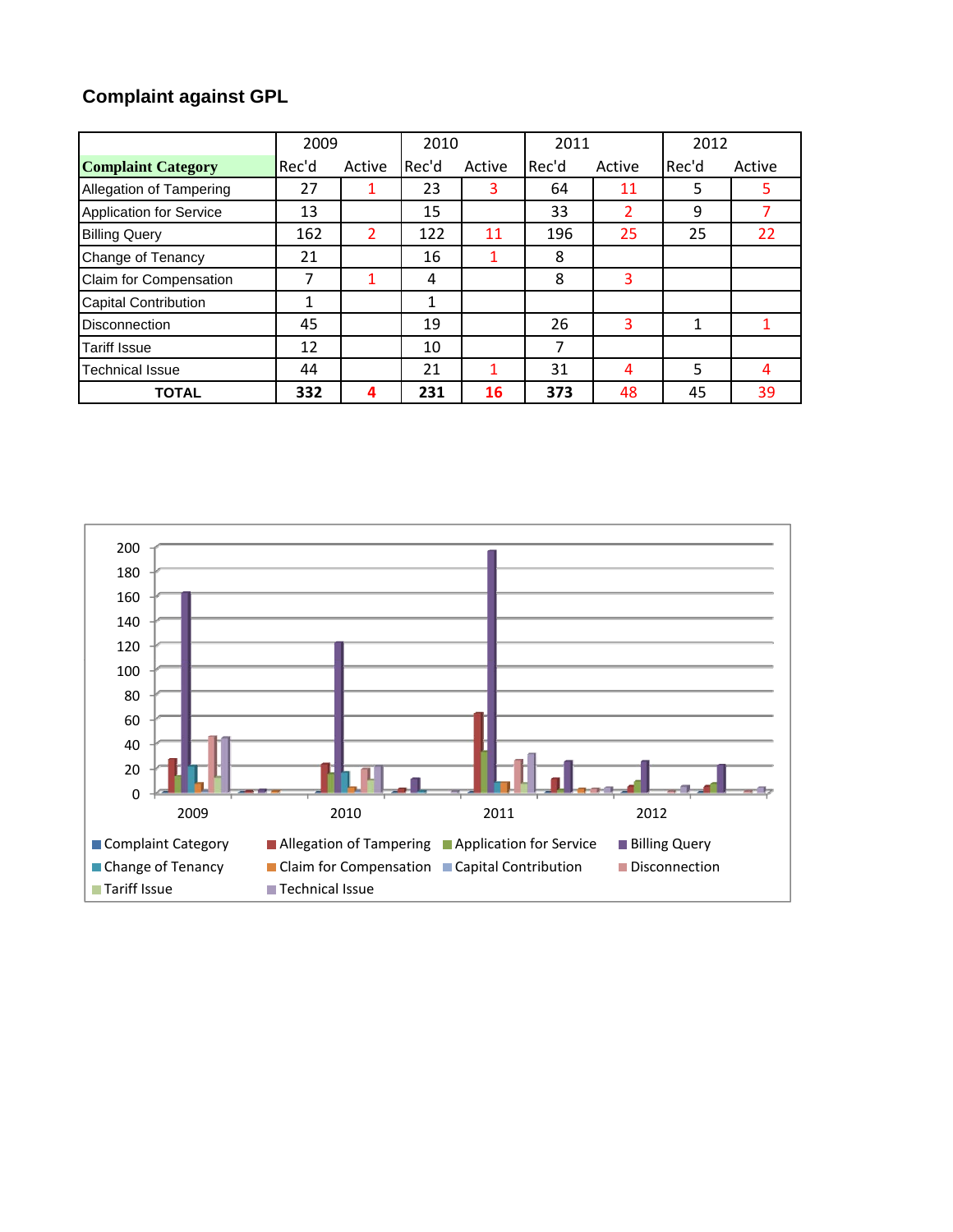# **Complaint against GWI**

|                                | 2009  | 2010   |       | 2011   |       | 2012   |       |        |
|--------------------------------|-------|--------|-------|--------|-------|--------|-------|--------|
| Complaint Category             | Rec'd | Active | Rec'd | Active | Rec'd | Active | Rec'd | Active |
| <b>Application for Service</b> | 3     |        | 1     |        | 7     |        | 1     |        |
| <b>Billing Query</b>           | 130   |        | 48    |        | 49    | 3      | 10    | 10     |
| Change of Tenancy              |       |        |       |        |       |        |       |        |
| Compensation                   |       |        | 1     |        |       |        |       |        |
| <b>Disconnection</b>           | 16    |        | 13    |        | 16    | 2      | 1     |        |
| <b>Tariff Issue</b>            | 10    |        | 2     |        |       |        |       |        |
| <b>Technical Issue</b>         | 25    |        | 26    |        | 10    |        | 1     |        |
| <b>Misc</b>                    | 8     |        | 3     |        |       |        |       |        |
| <b>TOTAL</b>                   | 192   |        | 95    |        | 84    | 6      | 13    | 12     |

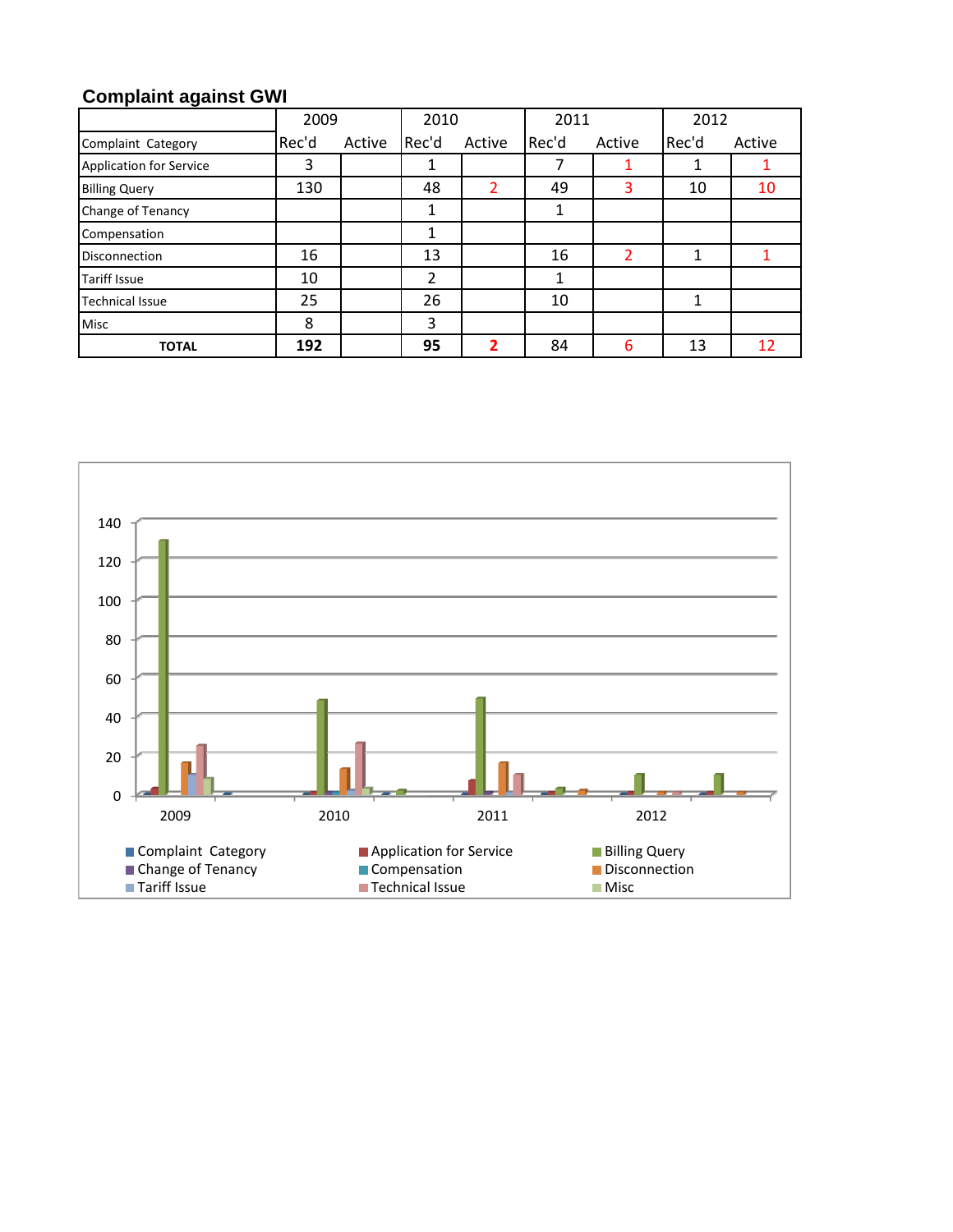## **Complaint against GTT**

|                                | 2009  |        | 2010  |        | 2011  |        | 2012  |        |
|--------------------------------|-------|--------|-------|--------|-------|--------|-------|--------|
| Complaint Category             | Rec'd | Active | Rec'd | Active | Rec'd | Active | Rec'd | Active |
| <b>Application for Service</b> | 15    |        | 9     |        | 6     |        |       |        |
| <b>Billing Query</b>           | 9     |        | 4     |        | 2     |        |       |        |
| <b>Disconnection</b>           | 3     |        | 1     |        | 2     |        |       |        |
| <b>Tariff Issue</b>            |       |        |       |        |       |        |       |        |
| <b>Technical Issue</b>         | 35    |        | 28    |        | 33    |        | 4     |        |
| <b>Transfer of Service</b>     | 4     |        | 1     |        | 3     |        |       |        |
| Compensation                   |       |        |       |        |       |        |       |        |
| <b>Misc</b>                    | 8     |        | 4     |        |       |        |       |        |
| <b>TOTAL</b>                   | 74    |        | 47    |        | 47    |        | 8     |        |



### **Complaint against Digicel**

|                        | 2009  |        | 2010  |        | 2011  |        | 2012  |        |
|------------------------|-------|--------|-------|--------|-------|--------|-------|--------|
| Complaint Category     | Rec'd | Active | Rec'd | Active | Rec'd | Active | Rec'd | Active |
| <b>Billing Query</b>   |       |        |       |        |       |        |       |        |
| <b>Technical Issue</b> |       |        |       |        |       |        |       |        |
| <b>Misc</b>            |       |        |       |        |       |        |       |        |
| <b>TOTAL</b>           |       |        |       |        |       |        |       |        |